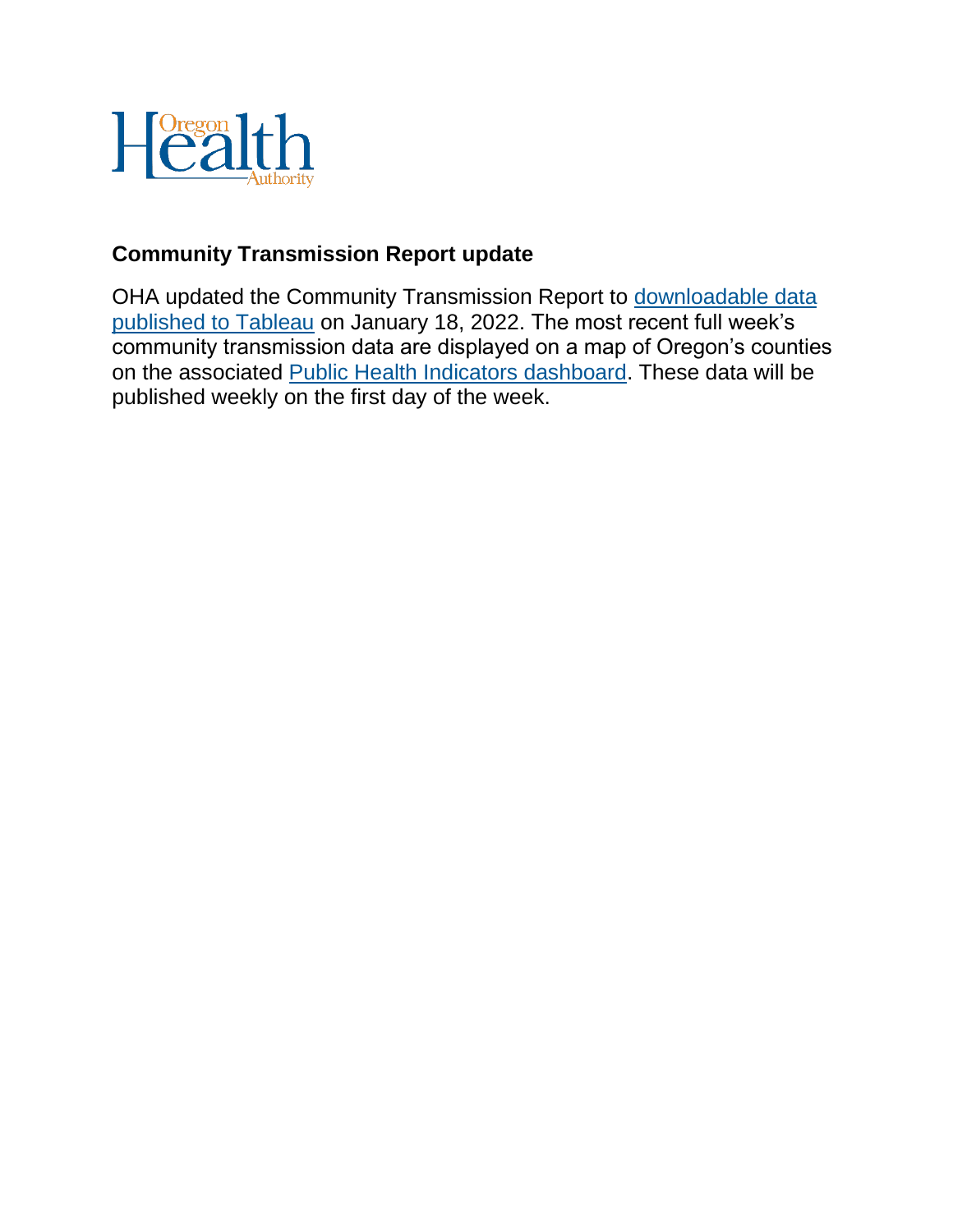# County COVID-19 Community Transmission

The Centers for Disease Control and Prevention (CDC) have developed evidence-based metrics that Oregon public health officials use to determine and track COVID-19 community transmission.

#### What is the data source?

Data presented in this document come from Oregon's case investigation database, the Oregon Pandemic Emergency Response Application (Opera). Opera is the tool by which Local Public Health Authorities (LPHAs) receive and process COVID-19 test results, including Electronic Laboratory Reports (ELRs) and Electronic Case Reports (ECRs), as well as manage information collected from case interviews and medical record reviews.

#### What is the time period?

On Mondays, OHA pulls the number of COVID-19 cases, cases per 100,000 residents, and test positivity by county for the previous four full weeks from Opera. Weeks run from Sunday to Saturday following the CDC's standard Morbidity and Mortality Weekly Report (MMWR) week. The case counts, case rates, and test positivity numbers from the previous full week are used to determine level of community spread. For case counts and case rates, cases are assigned to an MMWR week based on the date when public health first identified them as a confirmed or presumptive COVID-19 case. For percent test positivity, lab results are assigned to a MMWR week based on the date the test result was reported to public health.

#### How Does OHA Calculate Test Positivity?

OHA receives test results from a variety of laboratories and health care providers. To calculate test positivity, OHA pulls all test results received from Electronic Lab Reports (ELRs) and via Oregon's COVID Reporting Portal (OCRP) that were reported to public health in the previous full MMWR week by county. Next, the positive number of test results in each county are divided by the total number of test results in each county to calculate the county's test positivity rate.

#### Are Adults in Custody (AICs) Included in County Case Counts?

The data presented in this document includes all COVID-19 cases reported in a jurisdiction, so may include AICs.



Document accessibility: For individuals with disabilities or individuals who speak a language other than English, OHA can provide information in alternate formats such as translations, large print, or braille. Contact the Health Information Center at 1-971-673-2411, 711 TTY or COVID19.LanguageAccess@dhsoha.state.or.us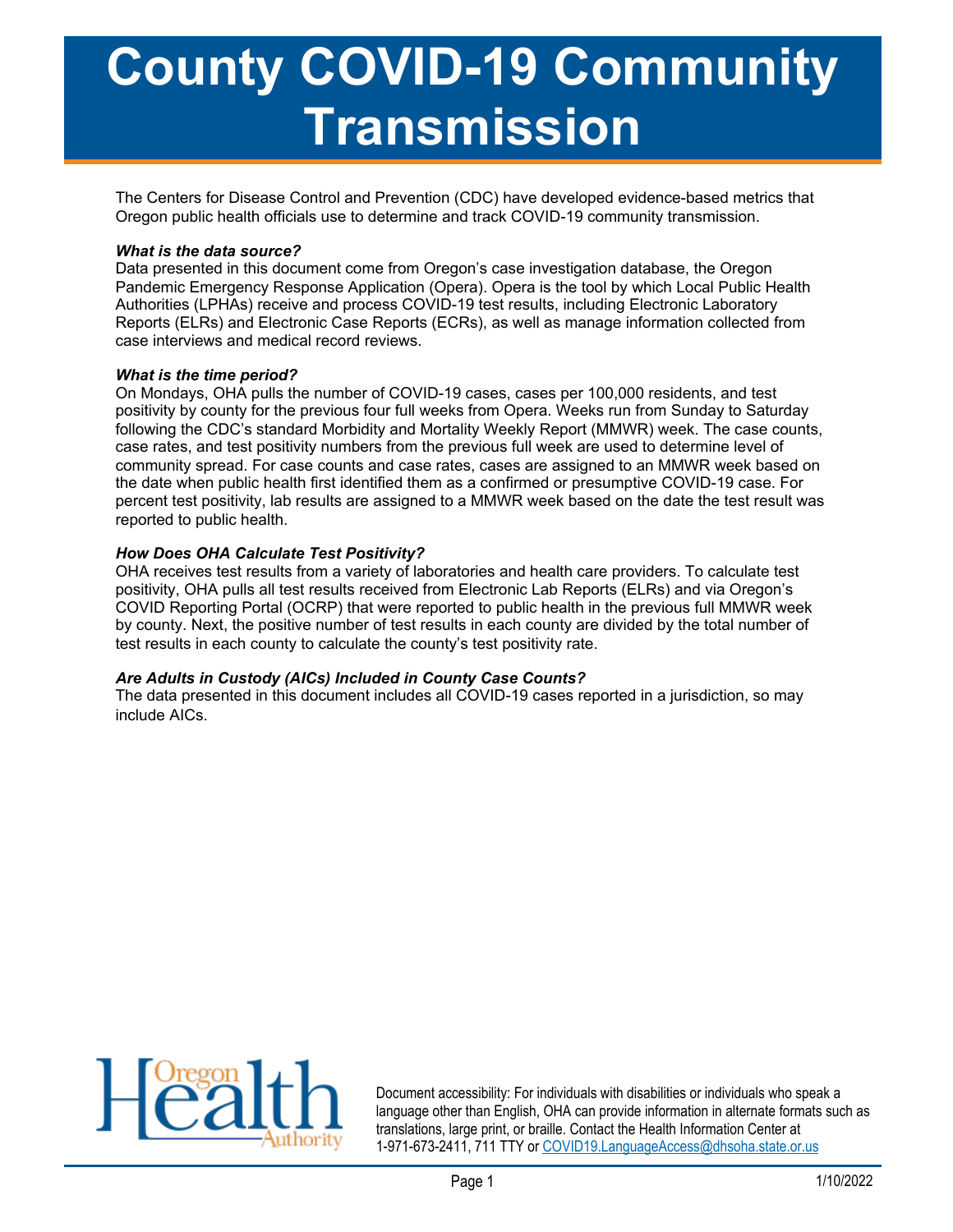This table is based on data pulled at 12:01 AM on 1/9/2022. For case counts and case rates, cases are assigned to a week based on their true case date, which is the date when public health first identified them as a confirmed or presumptive COVID-19 case. For percent positivity in testing, lab results are assigned to a week based on the date their test result was reported to Public Health. All data are provisional and subject to change. Week of data indicates the first day of the week for the data displayed. Weeks run Sunday to Saturday.

| County       | <b>Week of Date</b>    | <b>Case Count</b> | <b>Cases per 100,000</b> | <b>Percent Positivity</b> |
|--------------|------------------------|-------------------|--------------------------|---------------------------|
| Oregon,      | December 12, 2021      | 5,371             | 125.8                    | 4.8%                      |
| Statewide    | December 19, 2021      | 6,962             | 163.1                    | 7.4%                      |
|              | December 26, 2021      | 15,233            | 356.9                    | 15.7%                     |
|              | <b>January 2, 2022</b> | 45,385            | 1,063.4                  | 21.6%                     |
| <b>Baker</b> | December 12, 2021      | 22                | 130.1                    | 10.4%                     |
|              | December 19, 2021      | 25                | 147.8                    | 10.1%                     |
|              | December 26, 2021      | 29                | 171.5                    | 10.5%                     |
|              | <b>January 2, 2022</b> | 91                | 538.1                    | 20.6%                     |
| Benton       | December 12, 2021      | 92                | 97.2                     | 2.7%                      |
|              | December 19, 2021      | 175               | 184.9                    | 5.2%                      |
|              | December 26, 2021      | 424               | 447.9                    | 13.7%                     |
|              | January 2, 2022        | 1,448             | 1,529.6                  | 15.2%                     |
| Clackamas    | December 12, 2021      | 460               | 107.9                    | 4.7%                      |
|              | December 19, 2021      | 681               | 159.7                    | 8.0%                      |
|              | December 26, 2021      | 1,417             | 332.2                    | 17.3%                     |
|              | January 2, 2022        | 4,865             | 1,140.6                  | 22.8%                     |
| Clatsop      | December 12, 2021      | 69                | 174.9                    | 9.3%                      |
|              | December 19, 2021      | 36                | 91.2                     | 7.0%                      |
|              | December 26, 2021      | 80                | 202.8                    | 16.6%                     |
|              | January 2, 2022        | 271               | 686.9                    | 21.7%                     |
| Columbia     | December 12, 2021      | 158               | 296.5                    | 10.6%                     |
|              | December 19, 2021      | 73                | 137.0                    | 7.5%                      |
|              | December 26, 2021      | 75                | 140.8                    | 12.4%                     |
|              | January 2, 2022        | 319               | 598.7                    | 22.7%                     |
| Coos         | December 12, 2021      | 144               | 227.4                    | 8.8%                      |
|              | December 19, 2021      | 92                | 145.3                    | 7.4%                      |
|              | December 26, 2021      | 212               | 334.8                    | 9.2%                      |
|              | <b>January 2, 2022</b> | 660               | 1,042.4                  | 19.9%                     |
| Crook        | December 12, 2021      | 45                | 192.0                    | 6.1%                      |
|              | December 19, 2021      | 35                | 149.3                    | 5.9%                      |
|              | December 26, 2021      | 94                | 401.0                    | 16.5%                     |
|              | <b>January 2, 2022</b> | 245               | 1,045.2                  | 21.5%                     |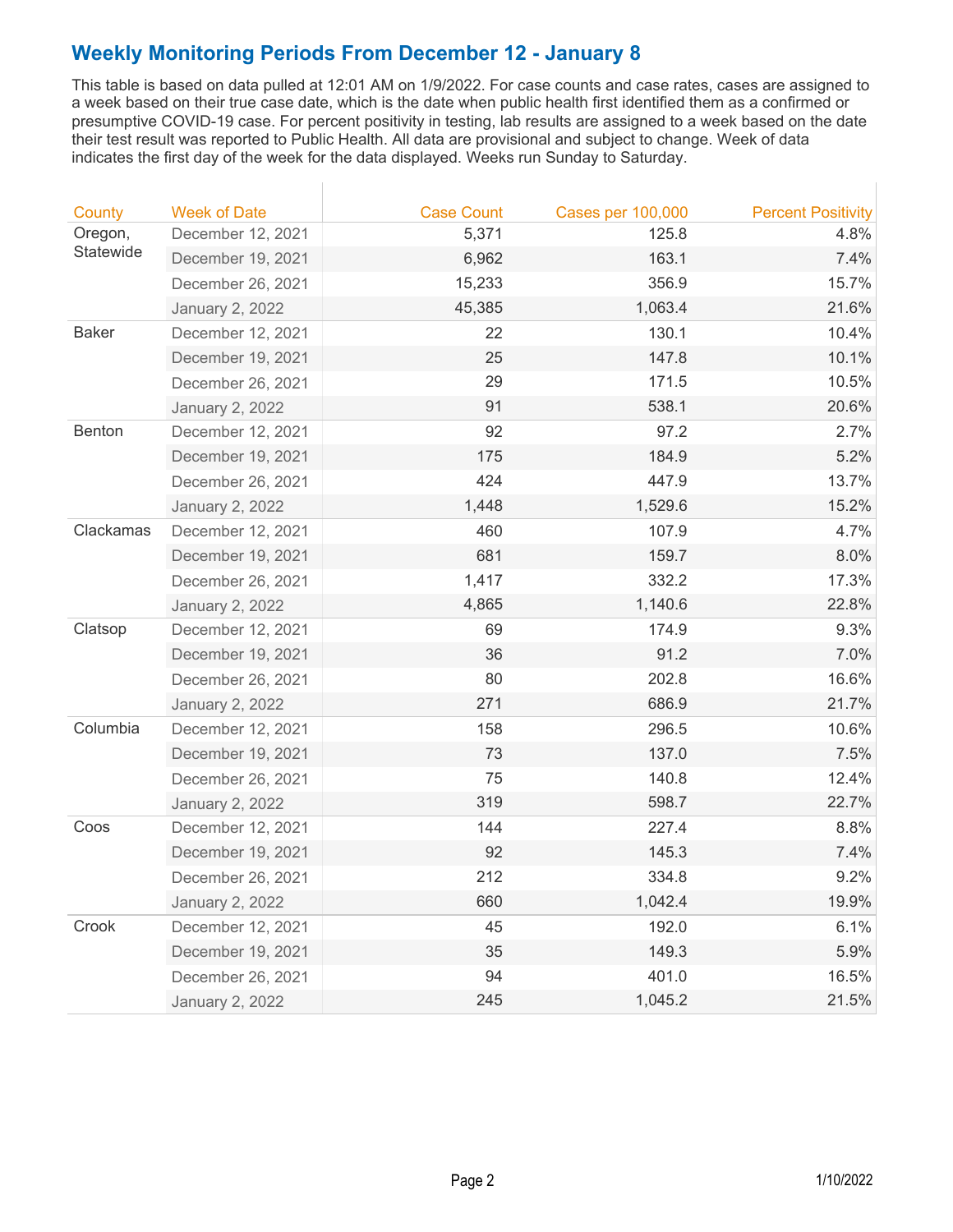This table is based on data pulled at 12:01 AM on 1/9/2022. For case counts and case rates, cases are assigned to a week based on their true case date, which is the date when public health first identified them as a confirmed or presumptive COVID-19 case. For percent positivity in testing, lab results are assigned to a week based on the date their test result was reported to Public Health. All data are provisional and subject to change. Week of data indicates the first day of the week for the data displayed. Weeks run Sunday to Saturday.

| County            | <b>Week of Date</b>    | <b>Case Count</b> | <b>Cases per 100,000</b> | <b>Percent Positivity</b> |
|-------------------|------------------------|-------------------|--------------------------|---------------------------|
| Curry             | December 12, 2021      | 21                | 91.3                     | 5.3%                      |
|                   | December 19, 2021      | 13                | 56.5                     | 6.9%                      |
|                   | December 26, 2021      | 47                | 204.3                    | 10.3%                     |
|                   | <b>January 2, 2022</b> | 167               | 725.9                    | 19.9%                     |
| <b>Deschutes</b>  | December 12, 2021      | 358               | 181.7                    | 6.4%                      |
|                   | December 19, 2021      | 562               | 285.3                    | 9.1%                      |
|                   | December 26, 2021      | 1,366             | 693.3                    | 18.8%                     |
|                   | <b>January 2, 2022</b> | 3,595             | 1,824.7                  | 25.5%                     |
| Douglas           | December 12, 2021      | 191               | 169.7                    | 7.5%                      |
|                   | December 19, 2021      | 132               | 117.3                    | 6.5%                      |
|                   | December 26, 2021      | 222               | 197.3                    | 12.9%                     |
|                   | <b>January 2, 2022</b> | 484               | 430.1                    | 13.2%                     |
| Gilliam           | December 12, 2021      | $\overline{4}$    | 201.0                    | 2.9%                      |
|                   | December 19, 2021      | $\overline{2}$    | 100.5                    | 6.7%                      |
|                   | December 26, 2021      | $9\,$             | 452.3                    | 19.0%                     |
|                   | <b>January 2, 2022</b> | 12                | 603.0                    | 10.5%                     |
| Grant             | December 12, 2021      | 13                | 177.7                    | 2.5%                      |
|                   | December 19, 2021      | 30                | 410.1                    | 12.4%                     |
|                   | December 26, 2021      | 35                | 478.5                    | 9.2%                      |
|                   | <b>January 2, 2022</b> | 65                | 888.6                    | 11.8%                     |
| Harney            | December 12, 2021      | $\overline{7}$    | 96.2                     | 10.7%                     |
|                   | December 19, 2021      | 13                | 178.6                    | 13.4%                     |
|                   | December 26, 2021      | 13                | 178.6                    | 11.4%                     |
|                   | <b>January 2, 2022</b> | 12                | 164.8                    | 10.0%                     |
| <b>Hood River</b> | December 12, 2021      | 22                | 85.8                     | 3.3%                      |
|                   | December 19, 2021      | 30                | 117.0                    | 6.1%                      |
|                   | December 26, 2021      | 54                | 210.6                    | 12.0%                     |
|                   | <b>January 2, 2022</b> | 151               | 588.9                    | 20.8%                     |
| Jackson           | December 12, 2021      | 321               | 143.8                    | 6.0%                      |
|                   | December 19, 2021      | 402               | 180.1                    | 8.2%                      |
|                   | December 26, 2021      | 867               | 388.4                    | 15.7%                     |
|                   | <b>January 2, 2022</b> | 2,007             | 899.0                    | 21.8%                     |

 $\overline{\phantom{a}}$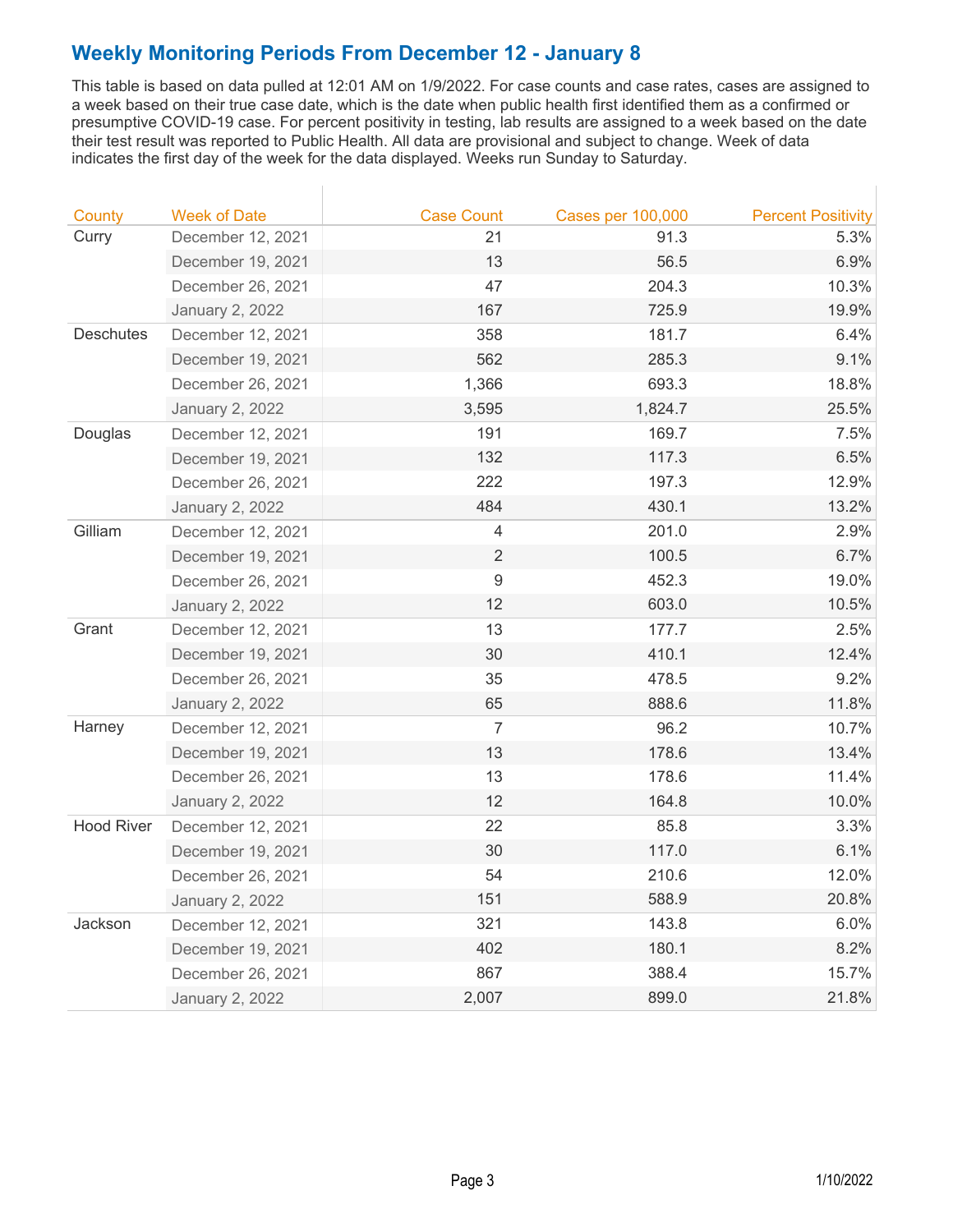This table is based on data pulled at 12:01 AM on 1/9/2022. For case counts and case rates, cases are assigned to a week based on their true case date, which is the date when public health first identified them as a confirmed or presumptive COVID-19 case. For percent positivity in testing, lab results are assigned to a week based on the date their test result was reported to Public Health. All data are provisional and subject to change. Week of data indicates the first day of the week for the data displayed. Weeks run Sunday to Saturday.

| County    | <b>Week of Date</b>         | <b>Case Count</b> | <b>Cases per 100,000</b> | <b>Percent Positivity</b> |
|-----------|-----------------------------|-------------------|--------------------------|---------------------------|
| Jefferson | December 12, 2021           | 31                | 128.6                    | 5.1%                      |
|           | December 19, 2021           | 40                | 165.9                    | 7.9%                      |
|           | December 26, 2021           | 124               | 514.4                    | 15.3%                     |
|           | <b>January 2, 2022</b>      | 374               | 1,551.5                  | 26.7%                     |
|           | Josephine December 12, 2021 | 157               | 181.4                    | 7.7%                      |
|           | December 19, 2021           | 208               | 240.3                    | 9.9%                      |
|           | December 26, 2021           | 260               | 300.4                    | 12.8%                     |
|           | January 2, 2022             | 540               | 623.8                    | 17.1%                     |
| Klamath   | December 12, 2021           | 67                | 98.4                     | 6.7%                      |
|           | December 19, 2021           | 65                | 95.5                     | 8.4%                      |
|           | December 26, 2021           | 116               | 170.4                    | 11.5%                     |
|           | January 2, 2022             | 326               | 478.9                    | 19.1%                     |
| Lake      | December 12, 2021           | $\sqrt{5}$        | 61.9                     | 2.7%                      |
|           | December 19, 2021           | 5                 | 61.9                     | 3.2%                      |
|           | December 26, 2021           | 5                 | 61.9                     | 4.8%                      |
|           | <b>January 2, 2022</b>      | 17                | 210.5                    | 4.3%                      |
| Lane      | December 12, 2021           | 396               | 103.8                    | 3.3%                      |
|           | December 19, 2021           | 489               | 128.2                    | 6.0%                      |
|           | December 26, 2021           | 1,120             | 293.7                    | 10.7%                     |
|           | <b>January 2, 2022</b>      | 3,477             | 911.7                    | 15.4%                     |
| Lincoln   | December 12, 2021           | 56                | 115.9                    | 6.3%                      |
|           | December 19, 2021           | 41                | 84.9                     | 4.9%                      |
|           | December 26, 2021           | 161               | 333.3                    | 13.6%                     |
|           | <b>January 2, 2022</b>      | 256               | 530.0                    | 16.9%                     |
| Linn      | December 12, 2021           | 272               | 213.6                    | 5.8%                      |
|           | December 19, 2021           | 295               | 231.7                    | 7.4%                      |
|           | December 26, 2021           | 434               | 340.9                    | 11.3%                     |
|           | <b>January 2, 2022</b>      | 1,051             | 825.5                    | 16.9%                     |
| Malheur   | December 12, 2021           | 14                | 43.6                     | 2.8%                      |
|           | December 19, 2021           | 22                | 68.5                     | 4.3%                      |
|           | December 26, 2021           | 63                | 196.2                    | 13.7%                     |
|           | January 2, 2022             | 156               | 485.9                    | 23.8%                     |

 $\mathbb T$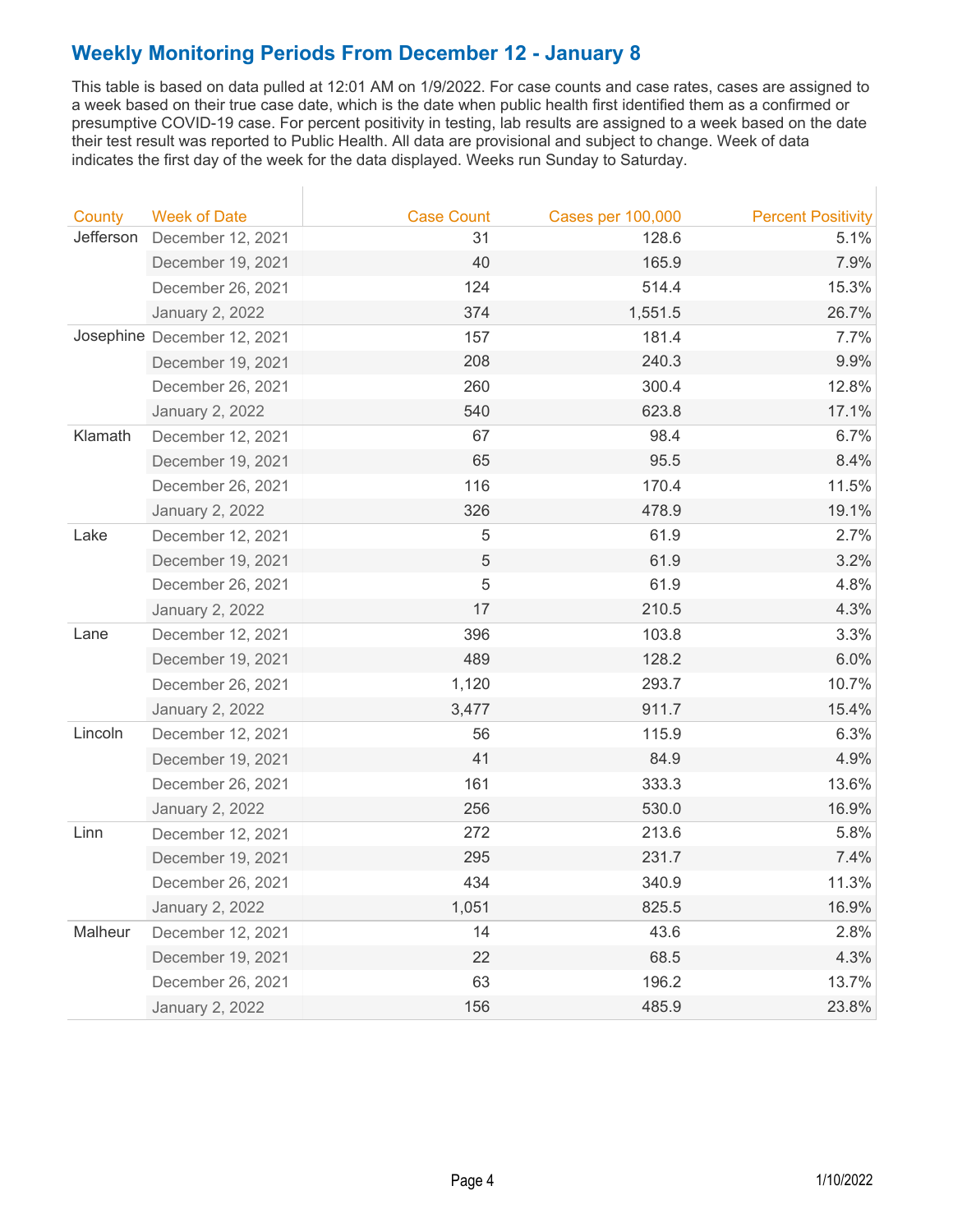This table is based on data pulled at 12:01 AM on 1/9/2022. For case counts and case rates, cases are assigned to a week based on their true case date, which is the date when public health first identified them as a confirmed or presumptive COVID-19 case. For percent positivity in testing, lab results are assigned to a week based on the date their test result was reported to Public Health. All data are provisional and subject to change. Week of data indicates the first day of the week for the data displayed. Weeks run Sunday to Saturday.

| Marion<br>446<br>127.7<br>December 12, 2021<br>8.3%<br>115.1<br>December 19, 2021<br>402<br>10.0%<br>806<br>230.9<br>December 26, 2021<br>16.6%<br><b>January 2, 2022</b><br>3,723<br>1,066.4<br>25.1%<br>9<br>70.2<br>4.2%<br>Morrow<br>December 12, 2021<br>27<br>210.5<br>December 19, 2021<br>19.3%<br>December 26, 2021<br>202.7<br>26<br>13.3%<br><b>January 2, 2022</b><br>136<br>1,060.4<br>37.3%<br>800<br>3.1%<br>Multnomah<br>December 12, 2021<br>96.4<br>1,789<br>215.7<br>7.0%<br>December 19, 2021<br>424.8<br>15.2%<br>December 26, 2021<br>3,524<br><b>January 2, 2022</b><br>21.6%<br>9,784<br>1,179.4<br>Polk<br>December 12, 2021<br>128<br>152.7<br>6.9%<br>112.2<br>December 19, 2021<br>94<br>8.7%<br>13.3%<br>December 26, 2021<br>220<br>262.5<br>899<br>22.1%<br>1,072.7<br><b>January 2, 2022</b><br>$\mathbf{1}$<br>Sherman<br>December 12, 2021<br>55.7<br>2.4%<br>$\overline{2}$<br>111.4<br>December 19, 2021<br>4.5%<br>3<br>25.0%<br>December 26, 2021<br>167.1<br><b>January 2, 2022</b><br>12<br>668.5<br>17.8%<br>Tillamook<br>71<br>267.6<br>10.6%<br>December 12, 2021<br>December 19, 2021<br>27<br>101.8<br>7.9%<br>December 26, 2021<br>91<br>343.0<br>18.8%<br><b>January 2, 2022</b><br>128<br>482.5<br>19.0%<br>Umatilla<br>December 12, 2021<br>71<br>87.1<br>5.1%<br>105.5<br>December 19, 2021<br>86<br>7.9%<br>351<br>430.7<br>24.1%<br>December 26, 2021<br><b>January 2, 2022</b><br>1,012<br>1,241.8<br>26.9%<br>Union<br>33<br>123.0<br>6.5%<br>December 12, 2021<br>December 19, 2021<br>23<br>85.7<br>7.7%<br>56<br>208.6<br>December 26, 2021<br>12.7%<br>127<br>21.6%<br><b>January 2, 2022</b><br>473.2 | County | <b>Week of Date</b> | <b>Case Count</b> | <b>Cases per 100,000</b> | <b>Percent Positivity</b> |
|------------------------------------------------------------------------------------------------------------------------------------------------------------------------------------------------------------------------------------------------------------------------------------------------------------------------------------------------------------------------------------------------------------------------------------------------------------------------------------------------------------------------------------------------------------------------------------------------------------------------------------------------------------------------------------------------------------------------------------------------------------------------------------------------------------------------------------------------------------------------------------------------------------------------------------------------------------------------------------------------------------------------------------------------------------------------------------------------------------------------------------------------------------------------------------------------------------------------------------------------------------------------------------------------------------------------------------------------------------------------------------------------------------------------------------------------------------------------------------------------------------------------------------------------------------------------------------------------------------------------------------------------------------------|--------|---------------------|-------------------|--------------------------|---------------------------|
|                                                                                                                                                                                                                                                                                                                                                                                                                                                                                                                                                                                                                                                                                                                                                                                                                                                                                                                                                                                                                                                                                                                                                                                                                                                                                                                                                                                                                                                                                                                                                                                                                                                                  |        |                     |                   |                          |                           |
|                                                                                                                                                                                                                                                                                                                                                                                                                                                                                                                                                                                                                                                                                                                                                                                                                                                                                                                                                                                                                                                                                                                                                                                                                                                                                                                                                                                                                                                                                                                                                                                                                                                                  |        |                     |                   |                          |                           |
|                                                                                                                                                                                                                                                                                                                                                                                                                                                                                                                                                                                                                                                                                                                                                                                                                                                                                                                                                                                                                                                                                                                                                                                                                                                                                                                                                                                                                                                                                                                                                                                                                                                                  |        |                     |                   |                          |                           |
|                                                                                                                                                                                                                                                                                                                                                                                                                                                                                                                                                                                                                                                                                                                                                                                                                                                                                                                                                                                                                                                                                                                                                                                                                                                                                                                                                                                                                                                                                                                                                                                                                                                                  |        |                     |                   |                          |                           |
|                                                                                                                                                                                                                                                                                                                                                                                                                                                                                                                                                                                                                                                                                                                                                                                                                                                                                                                                                                                                                                                                                                                                                                                                                                                                                                                                                                                                                                                                                                                                                                                                                                                                  |        |                     |                   |                          |                           |
|                                                                                                                                                                                                                                                                                                                                                                                                                                                                                                                                                                                                                                                                                                                                                                                                                                                                                                                                                                                                                                                                                                                                                                                                                                                                                                                                                                                                                                                                                                                                                                                                                                                                  |        |                     |                   |                          |                           |
|                                                                                                                                                                                                                                                                                                                                                                                                                                                                                                                                                                                                                                                                                                                                                                                                                                                                                                                                                                                                                                                                                                                                                                                                                                                                                                                                                                                                                                                                                                                                                                                                                                                                  |        |                     |                   |                          |                           |
|                                                                                                                                                                                                                                                                                                                                                                                                                                                                                                                                                                                                                                                                                                                                                                                                                                                                                                                                                                                                                                                                                                                                                                                                                                                                                                                                                                                                                                                                                                                                                                                                                                                                  |        |                     |                   |                          |                           |
|                                                                                                                                                                                                                                                                                                                                                                                                                                                                                                                                                                                                                                                                                                                                                                                                                                                                                                                                                                                                                                                                                                                                                                                                                                                                                                                                                                                                                                                                                                                                                                                                                                                                  |        |                     |                   |                          |                           |
|                                                                                                                                                                                                                                                                                                                                                                                                                                                                                                                                                                                                                                                                                                                                                                                                                                                                                                                                                                                                                                                                                                                                                                                                                                                                                                                                                                                                                                                                                                                                                                                                                                                                  |        |                     |                   |                          |                           |
|                                                                                                                                                                                                                                                                                                                                                                                                                                                                                                                                                                                                                                                                                                                                                                                                                                                                                                                                                                                                                                                                                                                                                                                                                                                                                                                                                                                                                                                                                                                                                                                                                                                                  |        |                     |                   |                          |                           |
|                                                                                                                                                                                                                                                                                                                                                                                                                                                                                                                                                                                                                                                                                                                                                                                                                                                                                                                                                                                                                                                                                                                                                                                                                                                                                                                                                                                                                                                                                                                                                                                                                                                                  |        |                     |                   |                          |                           |
|                                                                                                                                                                                                                                                                                                                                                                                                                                                                                                                                                                                                                                                                                                                                                                                                                                                                                                                                                                                                                                                                                                                                                                                                                                                                                                                                                                                                                                                                                                                                                                                                                                                                  |        |                     |                   |                          |                           |
|                                                                                                                                                                                                                                                                                                                                                                                                                                                                                                                                                                                                                                                                                                                                                                                                                                                                                                                                                                                                                                                                                                                                                                                                                                                                                                                                                                                                                                                                                                                                                                                                                                                                  |        |                     |                   |                          |                           |
|                                                                                                                                                                                                                                                                                                                                                                                                                                                                                                                                                                                                                                                                                                                                                                                                                                                                                                                                                                                                                                                                                                                                                                                                                                                                                                                                                                                                                                                                                                                                                                                                                                                                  |        |                     |                   |                          |                           |
|                                                                                                                                                                                                                                                                                                                                                                                                                                                                                                                                                                                                                                                                                                                                                                                                                                                                                                                                                                                                                                                                                                                                                                                                                                                                                                                                                                                                                                                                                                                                                                                                                                                                  |        |                     |                   |                          |                           |
|                                                                                                                                                                                                                                                                                                                                                                                                                                                                                                                                                                                                                                                                                                                                                                                                                                                                                                                                                                                                                                                                                                                                                                                                                                                                                                                                                                                                                                                                                                                                                                                                                                                                  |        |                     |                   |                          |                           |
|                                                                                                                                                                                                                                                                                                                                                                                                                                                                                                                                                                                                                                                                                                                                                                                                                                                                                                                                                                                                                                                                                                                                                                                                                                                                                                                                                                                                                                                                                                                                                                                                                                                                  |        |                     |                   |                          |                           |
|                                                                                                                                                                                                                                                                                                                                                                                                                                                                                                                                                                                                                                                                                                                                                                                                                                                                                                                                                                                                                                                                                                                                                                                                                                                                                                                                                                                                                                                                                                                                                                                                                                                                  |        |                     |                   |                          |                           |
|                                                                                                                                                                                                                                                                                                                                                                                                                                                                                                                                                                                                                                                                                                                                                                                                                                                                                                                                                                                                                                                                                                                                                                                                                                                                                                                                                                                                                                                                                                                                                                                                                                                                  |        |                     |                   |                          |                           |
|                                                                                                                                                                                                                                                                                                                                                                                                                                                                                                                                                                                                                                                                                                                                                                                                                                                                                                                                                                                                                                                                                                                                                                                                                                                                                                                                                                                                                                                                                                                                                                                                                                                                  |        |                     |                   |                          |                           |
|                                                                                                                                                                                                                                                                                                                                                                                                                                                                                                                                                                                                                                                                                                                                                                                                                                                                                                                                                                                                                                                                                                                                                                                                                                                                                                                                                                                                                                                                                                                                                                                                                                                                  |        |                     |                   |                          |                           |
|                                                                                                                                                                                                                                                                                                                                                                                                                                                                                                                                                                                                                                                                                                                                                                                                                                                                                                                                                                                                                                                                                                                                                                                                                                                                                                                                                                                                                                                                                                                                                                                                                                                                  |        |                     |                   |                          |                           |
|                                                                                                                                                                                                                                                                                                                                                                                                                                                                                                                                                                                                                                                                                                                                                                                                                                                                                                                                                                                                                                                                                                                                                                                                                                                                                                                                                                                                                                                                                                                                                                                                                                                                  |        |                     |                   |                          |                           |
|                                                                                                                                                                                                                                                                                                                                                                                                                                                                                                                                                                                                                                                                                                                                                                                                                                                                                                                                                                                                                                                                                                                                                                                                                                                                                                                                                                                                                                                                                                                                                                                                                                                                  |        |                     |                   |                          |                           |
|                                                                                                                                                                                                                                                                                                                                                                                                                                                                                                                                                                                                                                                                                                                                                                                                                                                                                                                                                                                                                                                                                                                                                                                                                                                                                                                                                                                                                                                                                                                                                                                                                                                                  |        |                     |                   |                          |                           |
|                                                                                                                                                                                                                                                                                                                                                                                                                                                                                                                                                                                                                                                                                                                                                                                                                                                                                                                                                                                                                                                                                                                                                                                                                                                                                                                                                                                                                                                                                                                                                                                                                                                                  |        |                     |                   |                          |                           |
|                                                                                                                                                                                                                                                                                                                                                                                                                                                                                                                                                                                                                                                                                                                                                                                                                                                                                                                                                                                                                                                                                                                                                                                                                                                                                                                                                                                                                                                                                                                                                                                                                                                                  |        |                     |                   |                          |                           |
|                                                                                                                                                                                                                                                                                                                                                                                                                                                                                                                                                                                                                                                                                                                                                                                                                                                                                                                                                                                                                                                                                                                                                                                                                                                                                                                                                                                                                                                                                                                                                                                                                                                                  |        |                     |                   |                          |                           |
|                                                                                                                                                                                                                                                                                                                                                                                                                                                                                                                                                                                                                                                                                                                                                                                                                                                                                                                                                                                                                                                                                                                                                                                                                                                                                                                                                                                                                                                                                                                                                                                                                                                                  |        |                     |                   |                          |                           |
|                                                                                                                                                                                                                                                                                                                                                                                                                                                                                                                                                                                                                                                                                                                                                                                                                                                                                                                                                                                                                                                                                                                                                                                                                                                                                                                                                                                                                                                                                                                                                                                                                                                                  |        |                     |                   |                          |                           |
|                                                                                                                                                                                                                                                                                                                                                                                                                                                                                                                                                                                                                                                                                                                                                                                                                                                                                                                                                                                                                                                                                                                                                                                                                                                                                                                                                                                                                                                                                                                                                                                                                                                                  |        |                     |                   |                          |                           |